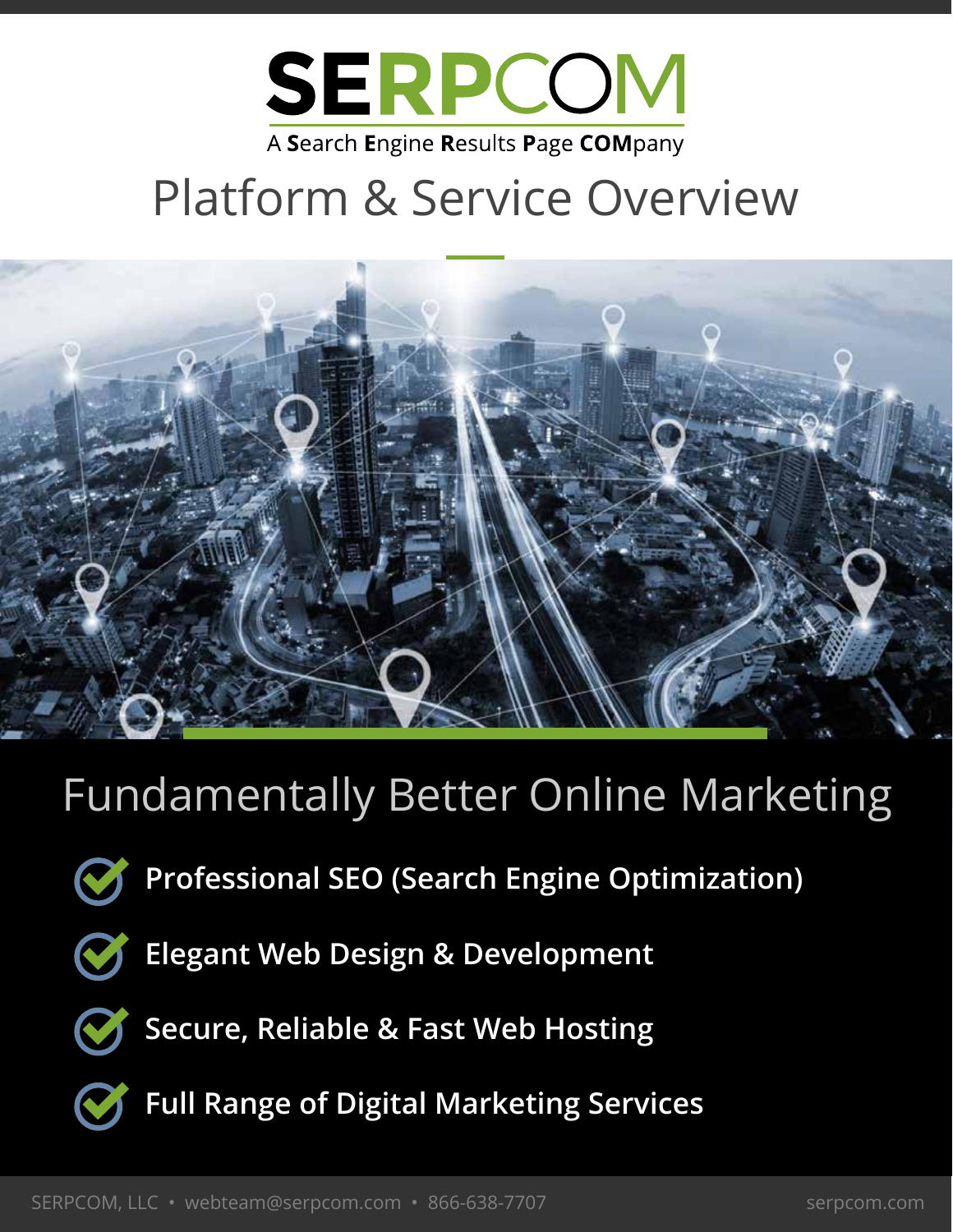## **SERPCOM** Hosting & Server Management

High performance cloud servers / best-in-class WordPress platform / layers of security



Fast & Powerful Linode Cloud Servers Reliable Linux Cloud Hosting



Anti-Malware Security & Firewall Malware Scans, Firewall & Brute Force Login Protection



Database & Site **Optimizations** 

Best Practices & Tools Used to Maintain Optimal Site Speed and Load Times



Premium WordPress Hosting

The Leading CMS Solution, & Platform of Choice for 30% of the Web



Service & Support

Multiple Levels of Service & Support



Daily Site Backups

Automatic Daily Site Backups



**WordPress** Software Management

Actively Monitored & Managed Plugin & Software Updates



**SERPCOM sites are secure, fast, and actively managed, always keeping up with the latest updates, patches, and best web practices.**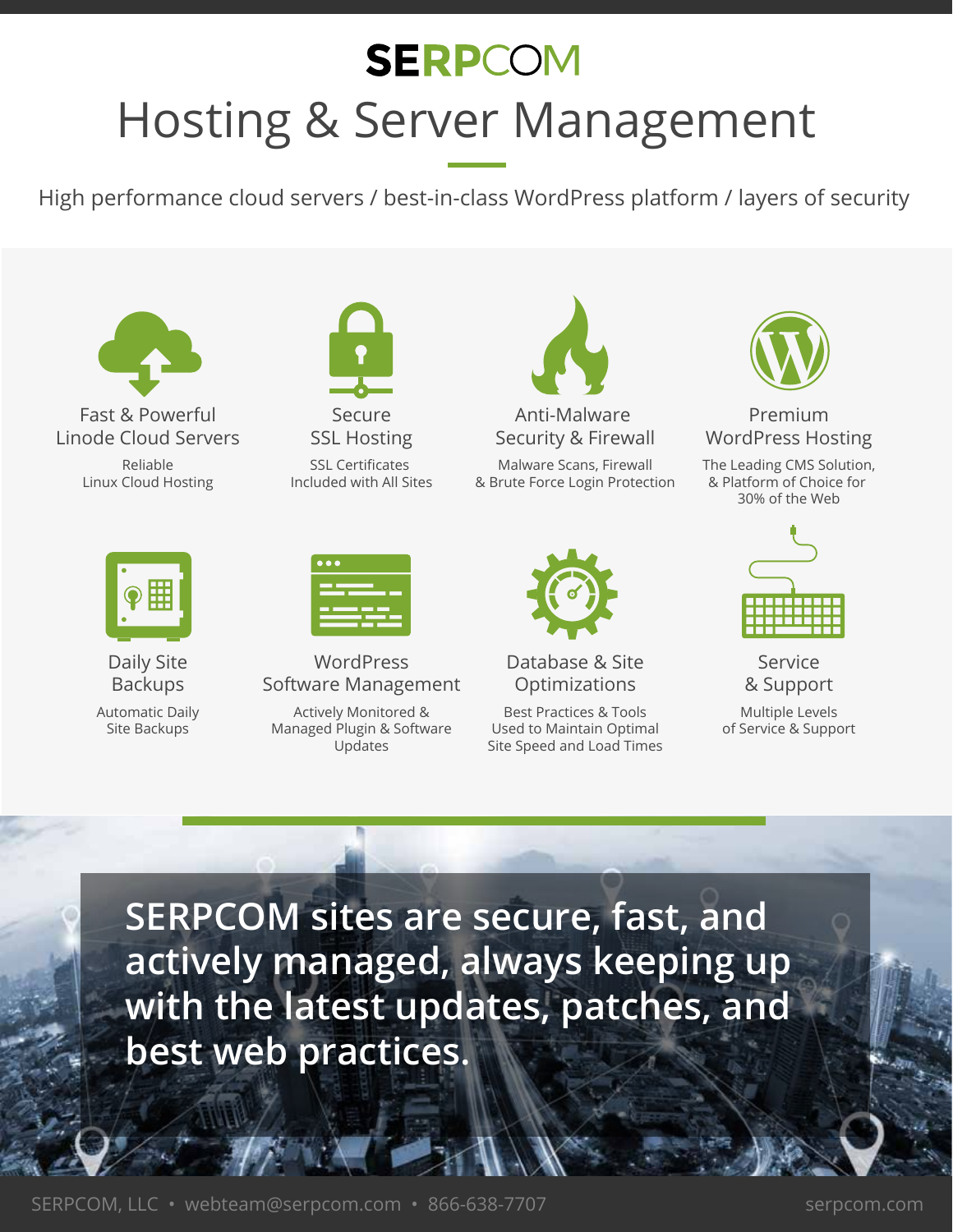## **SERPCOM** Search Engine Optimization

We build websites, and we drive traffic there



Keyword Analysis

Full Keyword Research & Analysis by Highly Experienced Principles



Google Analytics

Analytics Set Up, Reporting & Monitoring



Optimized Site Strategy

Google Will Understand What You Offer, and Reward You Accordingly



Webmaster Tools

Including Real-Time Site Map Generation



Maximized SEO Implementation

Integrated SEO into the Structure of Your Website for Maximum Search Presence



Social Media Automation

Automatically Post Your Content to Your Social Media Channels



Content Publishing System

Publish Your Content Easily on Site, and Out to the World



Multiple Levels of Service to Fit Your Business

**SERPCOM maximizes the value of your site, infusing SEO into its DNA, which is the first step to being found online, and making the web work for you.**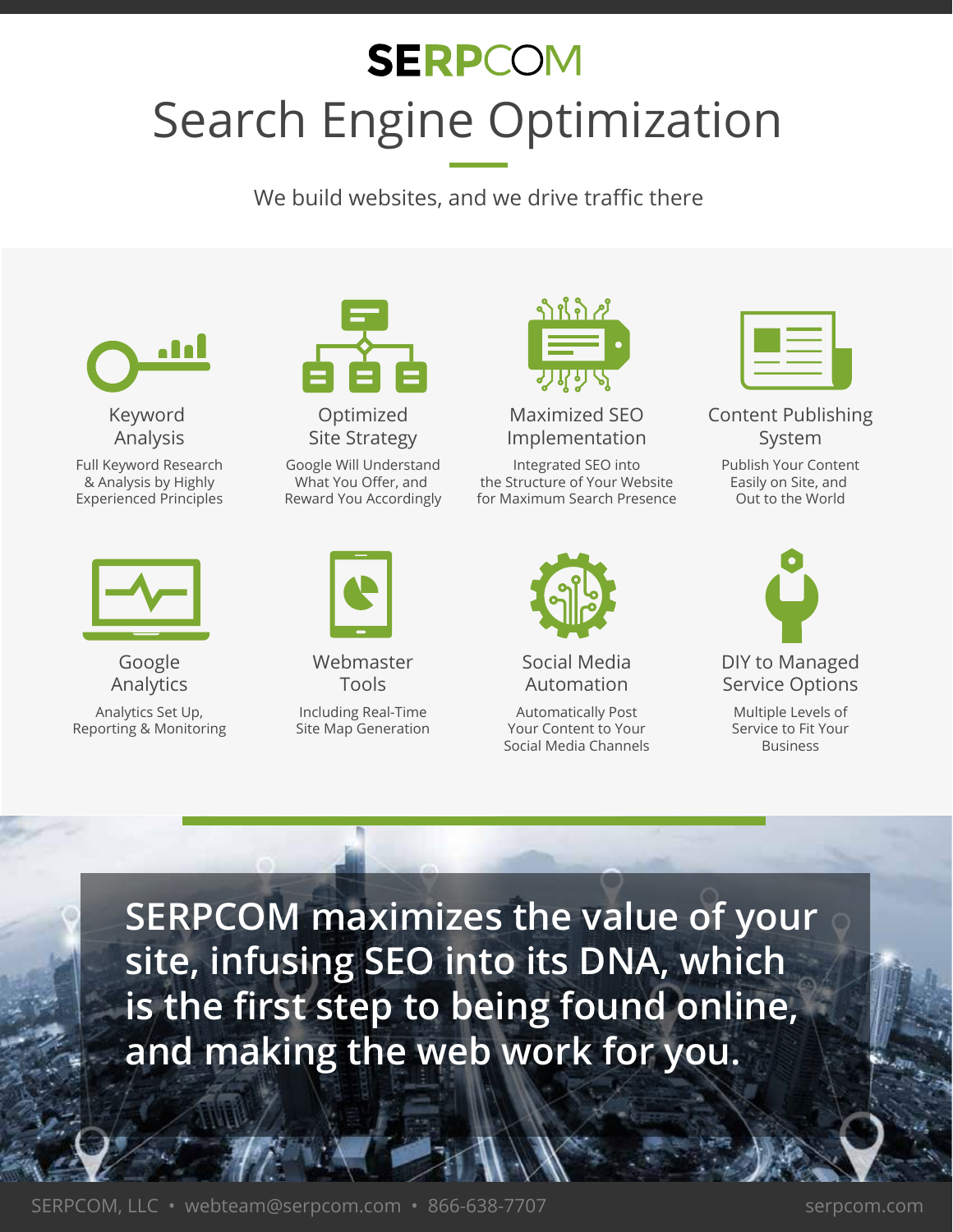# **SERPCOM** Professional Design & Development

Beautiful front end design paired with elegant back end coding



Passionate **Designers** 

Experienced Designers with a Passion for User Experience



Newsletter Automation

Integration for Automated Campaigns



HTML5 Design & Coding Responsive, Mobile-Ready Web Design



e-Commerce Ready

Woocommerce-Ready Sites; the Most Popular eCommerce Solution on the Web



WordPress Platform

WordPress-based sites, the platform responsible for 30% of the web



Inbound Marketing & Lead Generation

More Than Websites, SERPCOM Sites are Built to Drive Leads



Suite of Premium Plugins Included



Event & Sales Calendar Solutions

Event, Sales & Calendar Posting

**Your website is the heart of your online presence. We create great-looking sites that are a whole lot more than pretty.**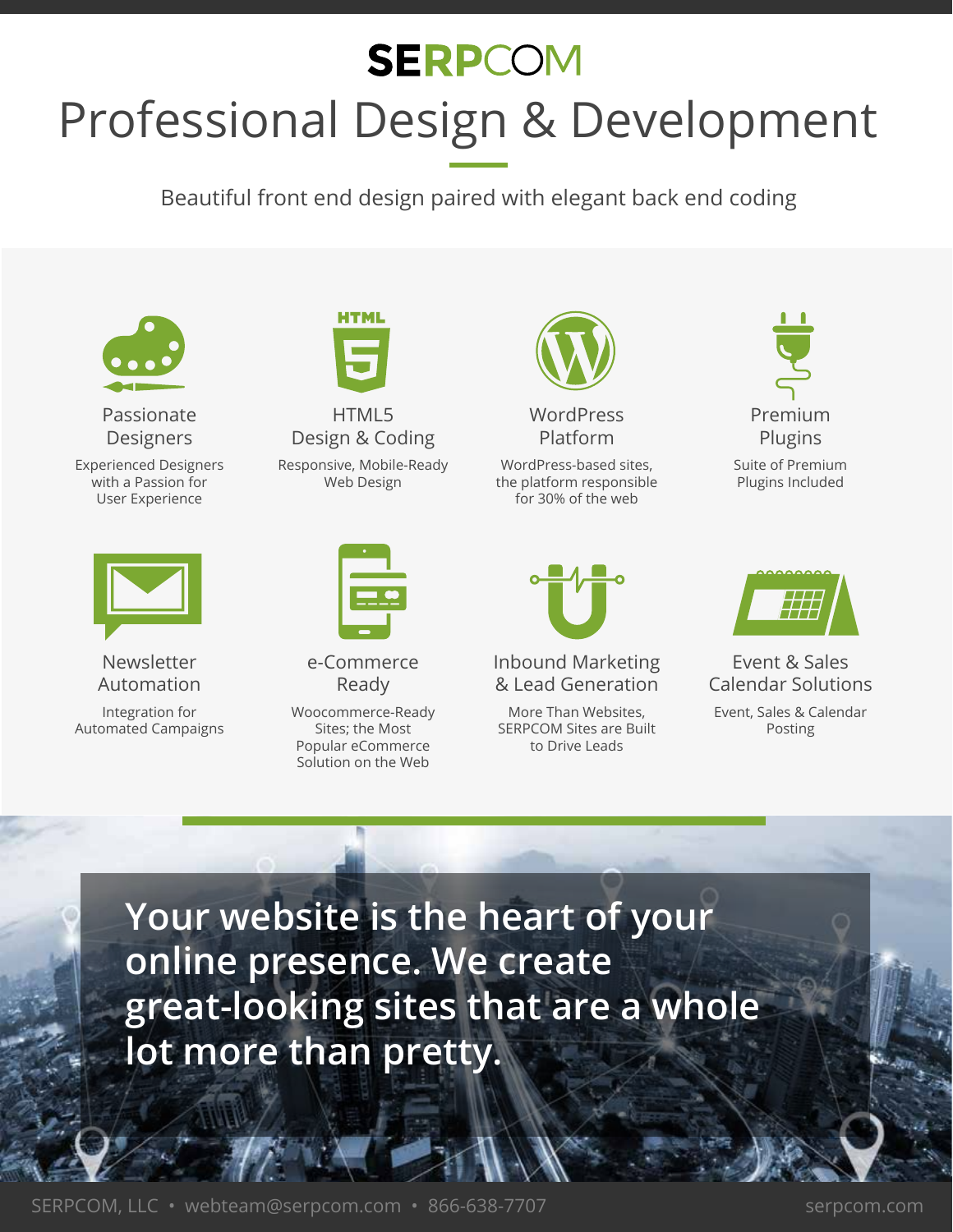## **SERPCOM** Digital Marketing

Complete digital marketing and advertising services for search & social media



SEO Content Publishing

Improve Organic Rank Position and Drive Leads from the Search Engines



Search Engine Marketing

Full Pay-Per-Click (PPC) Service & Strategy



Social Media Publishing

Maximize Social Media to Drive Leads from Social Channels



**Display** Advertising

Professional Display Ad Placement, Management & Ad Design Services



Social Engagement, Reputation Management, Influencer Engagement



Geographic & Behavioral Targeting, IP Targeting, Site Targeting



Social Media Advertising

Managed Boosts & Paid Ads

Display Ad Retargeting

Website Retargeting, CRM Retargeting, Creative Retargeting

**SERPCOM offers multiple digital marketing solutions if you're looking to generate leads or grow your online authority at a more rapid rate.**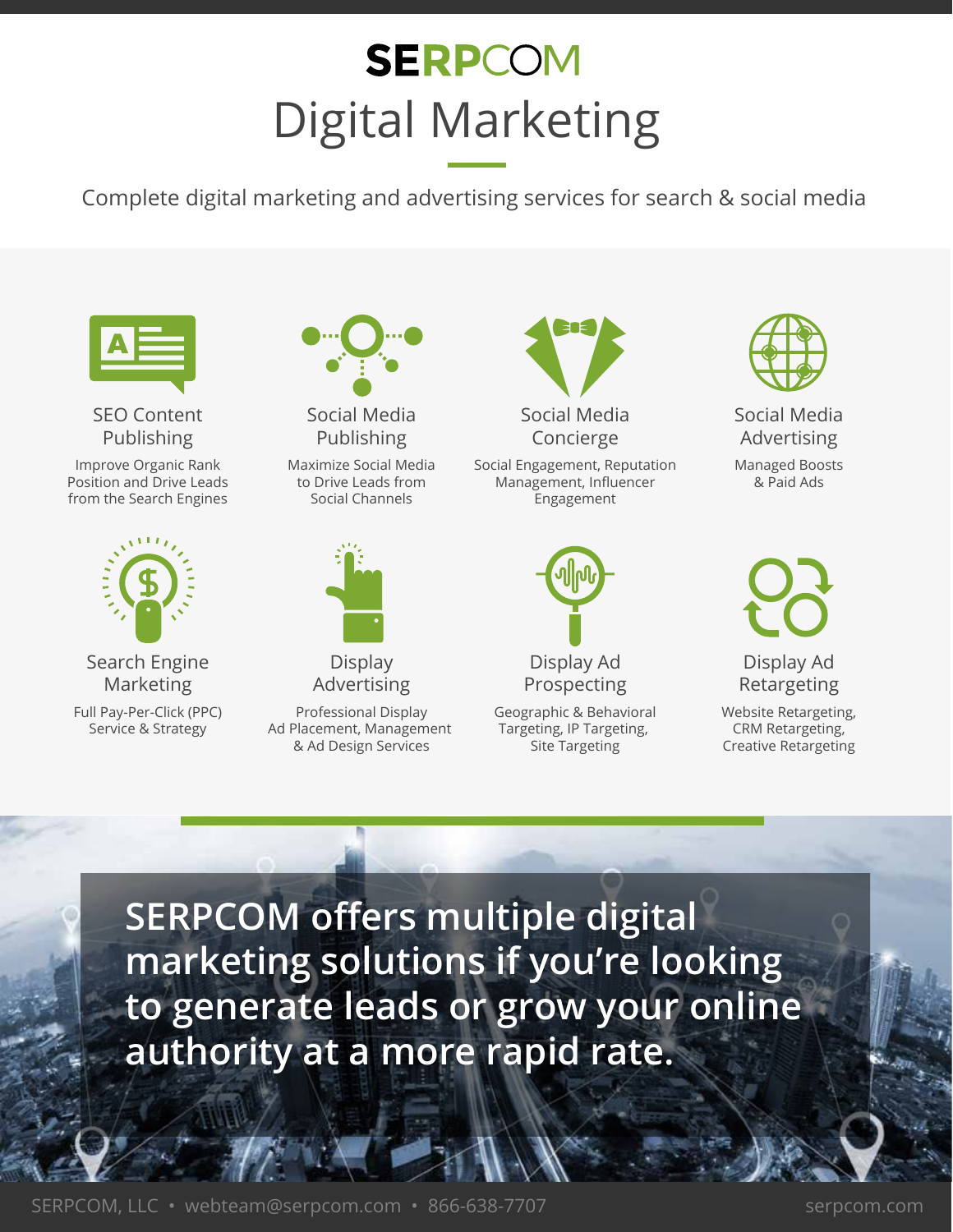### Monthly Management, Tools, Support & Maintenance

So, what do we mean when we talk about the monthly tools and support?

Your monthly costs go towards the real world costs of servers, hosting and bandwidth. They defray the costs we pay for premium licenses for plugins and off-site tools that are used to create and maintain your website, and to power your content publishing system.

They also cover the time that our developers spend on a monthly basis updating WordPress, associated plugins and services, and all code bases that power your server and your website. There are always new security patches and plugin updates to keep up with. Sometimes, these updates maintain your site and your SEO; sometimes, they improve it. We actively keep up with the changing landscape of the web to keep your site and your SEO running at an optimal level.

#### **The internet doesn't stay still. We make sure your site is keeping pace.**

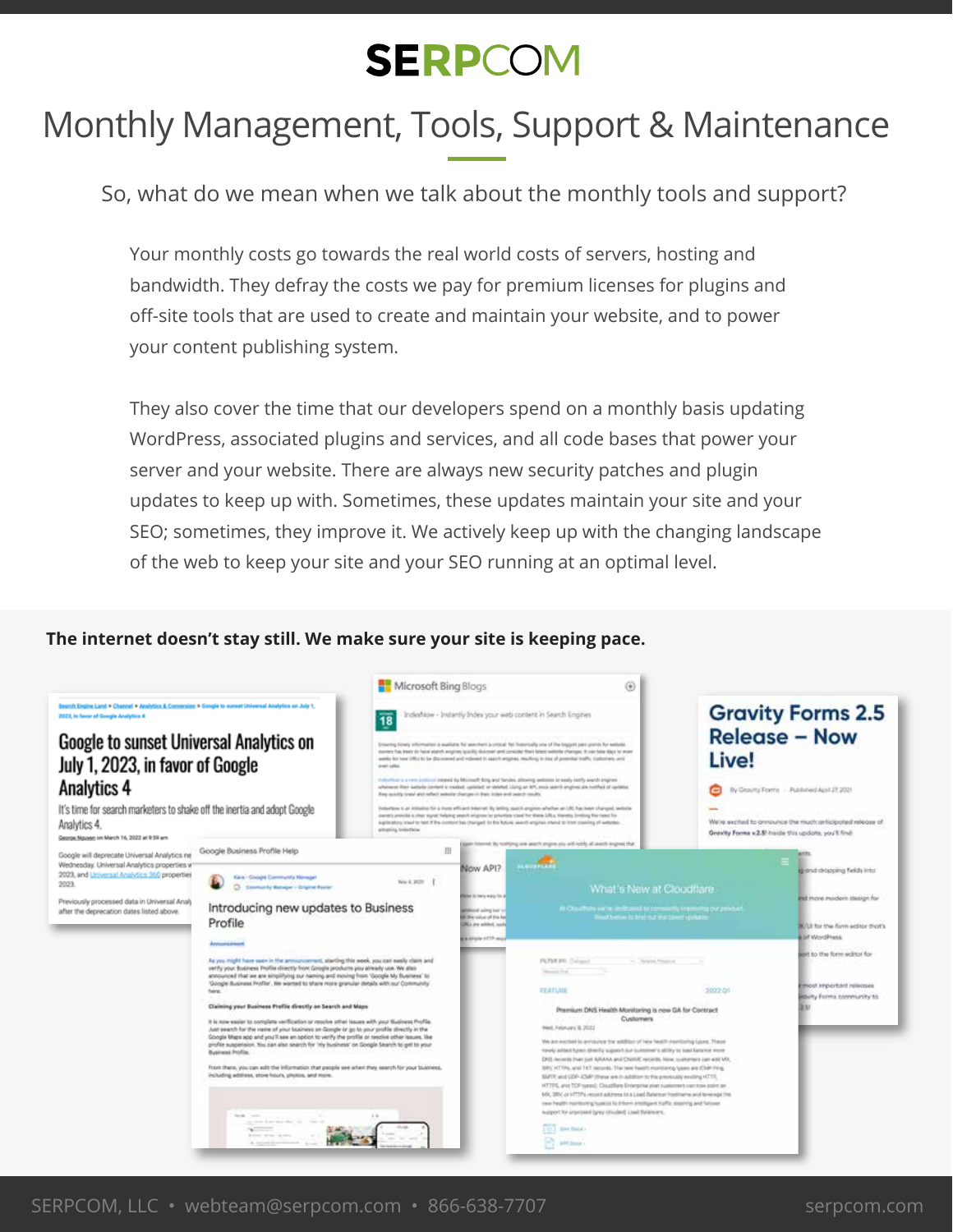### **Monthly Management of Your Website & SEO**

Many times, keeping things up to date is smooth, but periodically, a service makes a big change. Here are some examples:

- As of this writing, Google has announced that it is deprecating Universal Analytics and switching to Google Analytics 4. Our team is performing this update across all of our sites, ensuring historical analytics data is retained, and that our sites are using current best practices.
- In 2021, Gravity Forms made a big upgrade, and declared that certain features of the plugin would be considered "legacy" features. In 2022, they announced that these legacy features would not be supported in the next update. Our team performed a review of all forms across our clients' sites and made the appropriate switches, behind the scenes, so there was no disruption of service.
- We use Cloudflare for a variety of services, from managing DNS, to providing speed optimizations and firewall and security features. When an upgraded speed optimization feature or security tool is rolled out that's a good fit for our clients, we roll it out.
- In late 2021, Bing announced the IndexNow protocol, to allow websites to easily and quickly notify search engines whenever the site is updated. We rolled this feature out across our sites.
- Google Business Profile (formerly Google My Busines) continues to evolve. When Google adds specific features for specific business types, we make sure our clients' Google Business pages take advantage of them. When Google allowed posts on Google Business, and our publishing tools became able to publish to Google Business, we added this ability to our clients' content publishing system feeds.

**In short, the internet doesn't stay still, and your monthly costs go towards our team managing your site to keep pace. Your fees go towards hosting and software costs, towards SEO content publishing automation tools, and towards active upkeep and management and upgrades performed to maintain, and continue to improve the performance of your site.**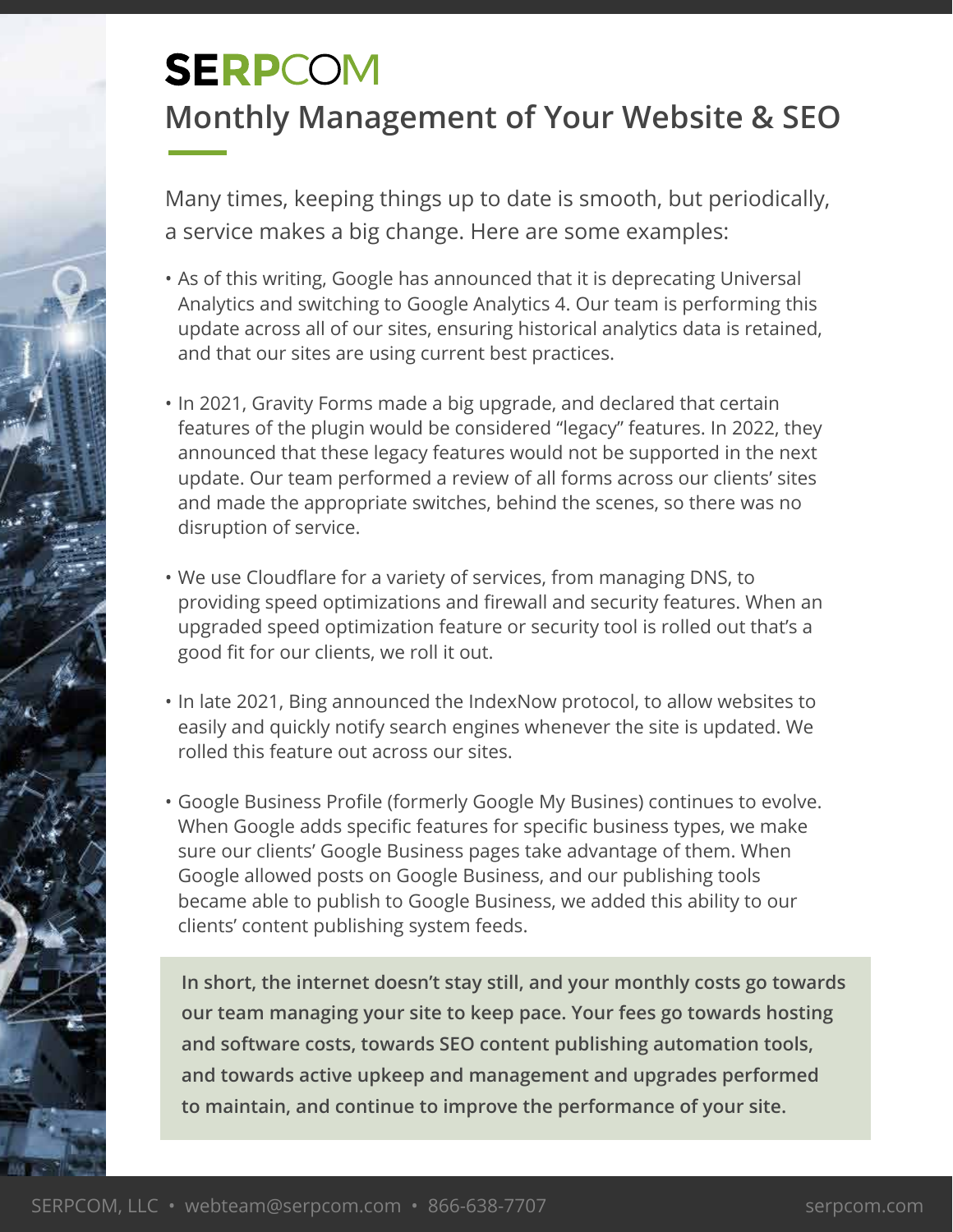### **Monthly Management of Your Website & SEO**

An overview of what goes into your management tools and support



#### **WordPress & Site Plugin Updating**

The WordPress core application, theme, and plugins are updated, patched, and improved on a regular and ongoing basis by the core WordPress team, theme developer and plugin developers. SERPCOM manages and watches these updates. It's important to keep them up to date to optimize the site's security and performance.

Rarely, an update of any of these things could temporarily cause an issue or a conflict, and our staff is there to troubleshoot / fix / manage / prevent these issues. Our experienced developers can help.

We've customized the settings to all work together and complement each other, and we're highly experienced in managing and maintaining them. It's this that makes the environment more than just a simple WordPress site.



### **Content Publishing System & Offsite Link Building for SEO**

This is the main engine that powers your site. It's what allows you to create posts, content and have them connected and pushed to your social media channels, creating a web of backlinks from high quality sites.

We've assembled a suite of tools and service and created flows for them to work together. Some of them are paid tools using agency accounts, and part of the monthly fees goes towards these licenses.



**Automatic Real Time XML Sitemap Generation & Submissions** This is a basic method of pushing content out to Search Engines when you publish. This includes leveraging the IndexNow protocol.



#### **Anti-Spam Component**

As your site is found more on the web spammers also find you as well, so this is a constant battle to block bots and spammers from aggravating you with spam and worse.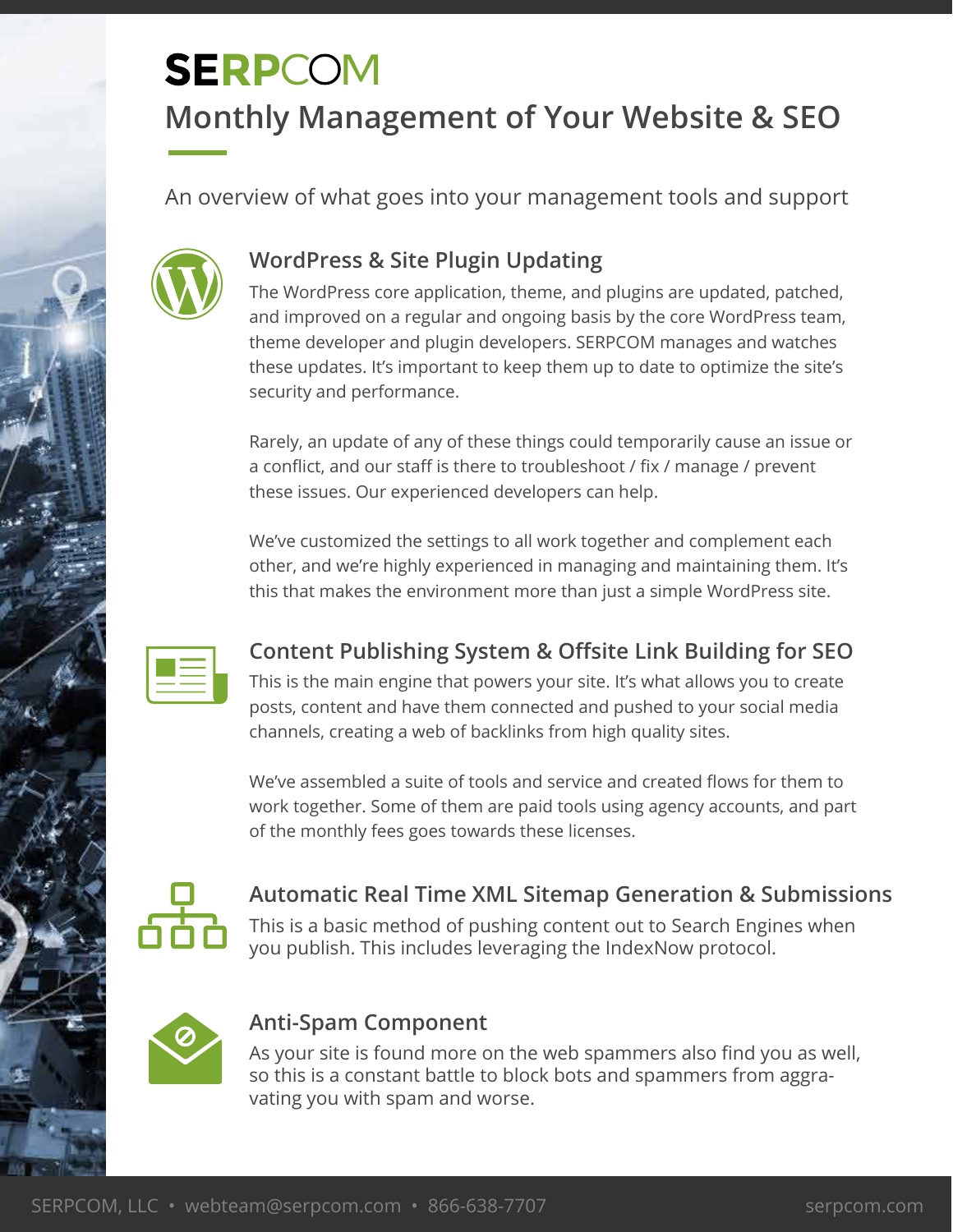### **Monthly Management of Your Website & SEO**

An overview of what goes into your management tools and support



#### **Hosting & Server Management**

We use Linode cloud servers to host our websites. On Linode, we are able to build and maintain the custom modules in an environment that is more flexible, fast, and efficient than the common GoDaddy-type "shared" hosting plans. We continuously monitor and maintain the software and security patches. Much of the monthly cost goes to server costs, and we invest a lot of time in this work.



#### **SSL Certificates**

We provide 2 SSL certificates, one on the origin server, and one on the Cloudflare server, providing redundant "end to end" security.



#### **Server Backups**

Linode Backups is a managed service used to automatically back up our servers at regular intervals for extra peace of mind.



#### **Anti-Malware, Firewall & CDN**

This is important and part of our Cloudflare Content Delivery Network (CDN), which includes our advanced caching, security firewall system, and DNS management. This is a huge add-on benefit that is rarely used by ordinary hosting/development companies. Cloudflare has been actively adding features that have improved site security and speed, and when they are right for our sites, we have periodically rolled them out. To learn more, visit cloudflare.com.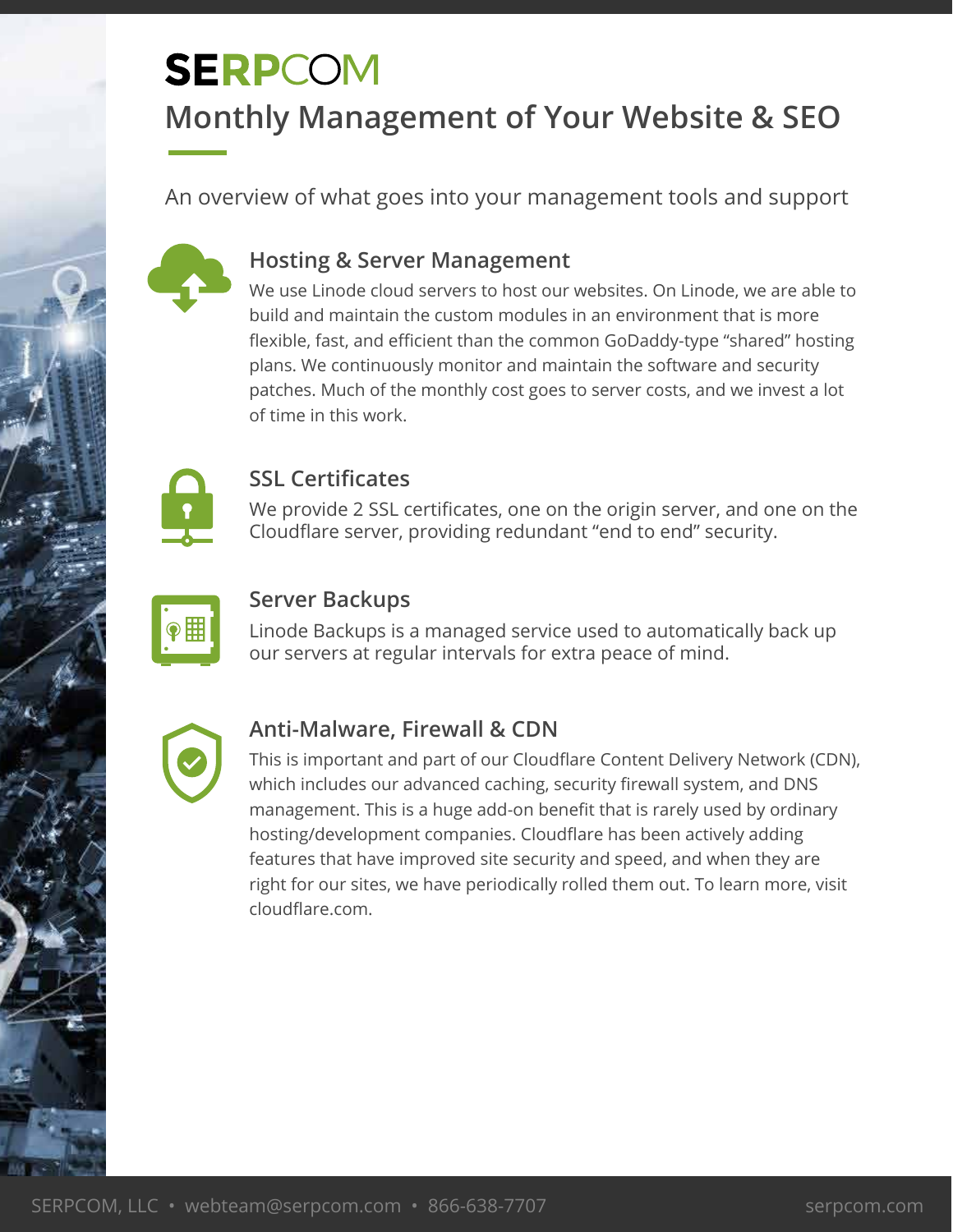## **SERPCOM Monthly Management of Your Website & SEO**

An overview of what goes into your management tools and support



#### **Google Business Profile Management & Configuration**

SERPCOM optimizes and maintains your Google business page, which is perhaps as important as your site itself. We create keyword optimized service listings, keep up to date with Google changes and improvements, and periodically review autogenerated service information submissions to the listing to make sure they are relevant and right for your SEO goals, and not "watering down" the focus and optimization of the listing.



#### **Google Analytics**

We set up and manage your analytics and goal tracking to track your site's overall performance. When Google updates its platform, we follow through and update accordingly.



#### **Goal Tracking & Conversion Tracking**

By setting up goal and conversion tracking, you'll know where your leads are coming from so you can effectively know where marketing dollars are being spent and accurately track the source of your leads before they get to your website, whether that be from organic search, social media, third party sites, search marketing campaigns, etc. We set up audience pixel tracking integration for Google, Facebook, and LinkedIn.



#### **Google Search Console & Bing Webmaster Tools**

We connect and manage your search console (formerly known as Webmaster Tools), which is used for measuring performance month over month on Google. It's a very important part of managing and tracking your SEO, content and traffic. We in turn connect this to our reporting tools (Data Studio, info below).



#### **Google Data Studio Dashboard**

We create an advanced, automated real-time reporting dashboard for you that connects to your Google Search Console, Analytics, and social media for keyword tracking and more.